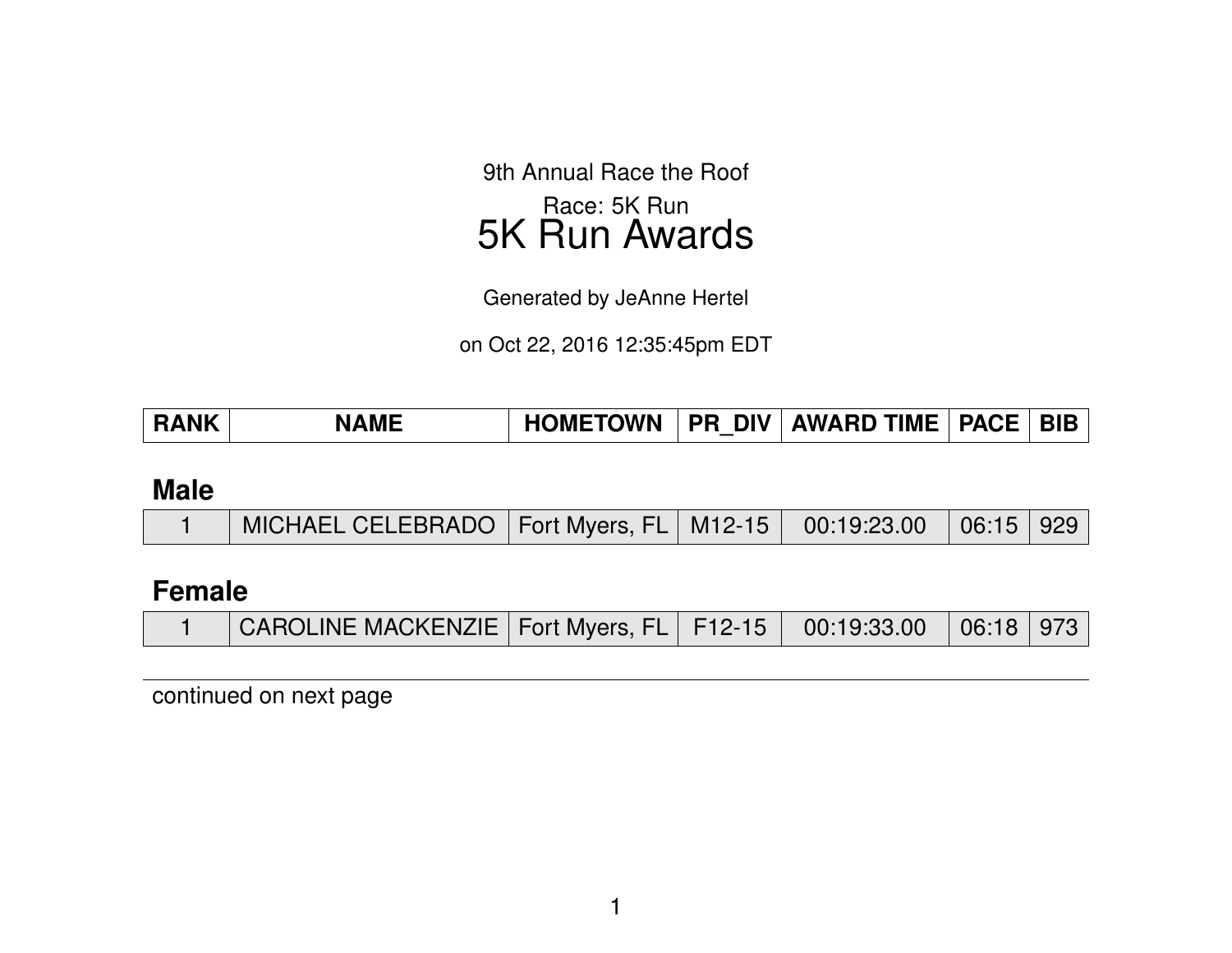| <b>RANK</b> | <b>NAME</b>         | <b>HOMETOWN</b> |        | <b>PR DIV AWARD TIME   PACE  </b> |       | <b>BIB</b> |
|-------------|---------------------|-----------------|--------|-----------------------------------|-------|------------|
|             | <b>Male Masters</b> |                 |        |                                   |       |            |
|             | <b>JERRY ORANGE</b> | Fort Myers, FL  | M60-64 | 00:20:08.17                       | 06:29 | 945        |

### **Female Masters**

|  | BETH MOORE   Fort Myers, FL   F50-54   00:26:46.04   08:37   972 |  |  |  |  |  |
|--|------------------------------------------------------------------|--|--|--|--|--|
|--|------------------------------------------------------------------|--|--|--|--|--|

#### **Male Grand Masters**

| J                                                                     | N <del>Fort Myers, FL</del> │ <del>M60-64</del> N | 0.0000017<br>7 UU ZU JUU TT |  |
|-----------------------------------------------------------------------|---------------------------------------------------|-----------------------------|--|
| PAUL GIANNOBILE   Minnetonka, MN   M55-59   00:20:10.24   06:30   976 |                                                   |                             |  |

### **Female Grand Masters**

| DETLI MOODE<br><b>DLITTINOUTE</b> | <del>Fort Myers, FL</del> | $\sqrt{50.54}$ | 0.00.001<br>᠊ᠸ <del>ᡳᠣᡵ᠐ᢑᡏ</del> ᠣᠷᠣᠲ | <del>08:37</del> ∣ <del>972</del> ∣ |  |
|-----------------------------------|---------------------------|----------------|---------------------------------------|-------------------------------------|--|
| LYNN DAVIDSON                     | Labelle, FL               |                | F55-59 │ 00:26:50.68 │08:39 │910 │ │  |                                     |  |

## **Male Senior Grand Masters**

| $I$ $\Gamma$ $\Gamma$ $\Gamma$ $\Gamma$ $\Gamma$ $\Gamma$ $\Gamma$ $\Gamma$ $\Gamma$<br>$\sigma$ | $\Gamma$<br>ाणाणिपृष्टाऊ, TE   लिएएन्एम | MCACA | 99-20:00.17 06:29 |  |
|--------------------------------------------------------------------------------------------------|-----------------------------------------|-------|-------------------|--|
|                                                                                                  |                                         |       |                   |  |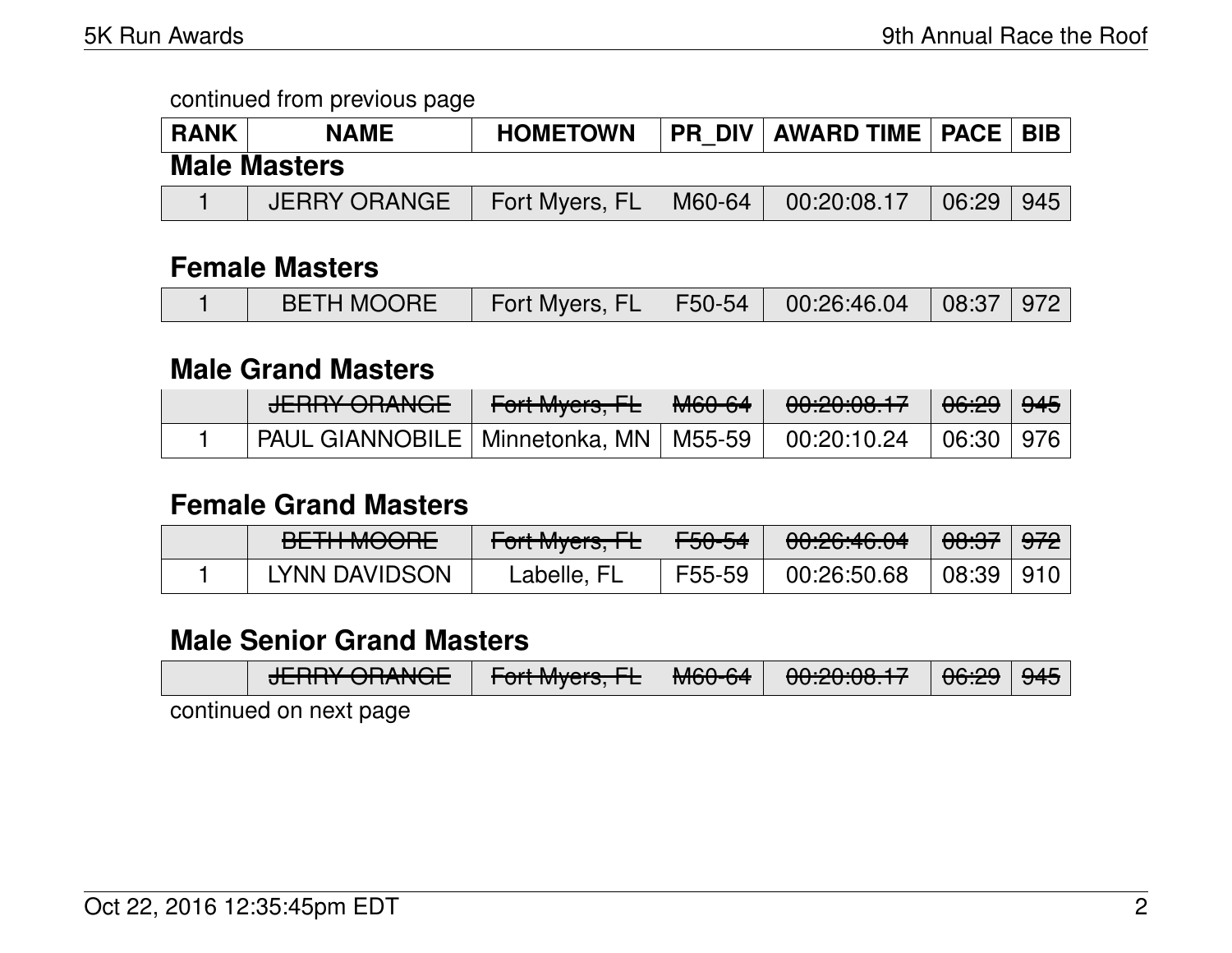| <b>RANK</b> | <b>NAME</b>        |                                                     | HOMETOWN   PR DIV   AWARD TIME   PACE   BIB |  |
|-------------|--------------------|-----------------------------------------------------|---------------------------------------------|--|
|             | <b>JOSEPH BYER</b> | Fort Myers, FL   M60-64   00:24:25.71   07:52   997 |                                             |  |

## **Female Senior Grand Masters**

|  | <b>ASTRID SOLL</b> | Fort Myers, FL   F70-99   00:30:46.02   09:55   927 |  |  |  |  |
|--|--------------------|-----------------------------------------------------|--|--|--|--|
|--|--------------------|-----------------------------------------------------|--|--|--|--|

### **M1-11**

| <b>LEVI LAVENDER</b> | Fort Myers, FL   M1-11   00:29:14.01   09:25   983 |  |  |
|----------------------|----------------------------------------------------|--|--|
| <b>ARY PATEL</b>     | Fort Myers, FL   M1-11   00:29:37.01   09:32   951 |  |  |

## **F1-11**

|  | <b>INDI PATEL</b> | Fort Myers, FL | F <sub>1-11</sub> | 00:31:24.30 | $10:07 \mid 952$ |  |
|--|-------------------|----------------|-------------------|-------------|------------------|--|
|--|-------------------|----------------|-------------------|-------------|------------------|--|

# **M12-15**

| MICHAEL CELEBRADO   Fort Myers, FL   M12-15 |                                       | <del>00:19:23.00</del> | <del>06:15</del>   <del>929</del> |  |
|---------------------------------------------|---------------------------------------|------------------------|-----------------------------------|--|
| RYAN MURPHY                                 | Fort Myers, FL   M12-15   00:19:38.00 |                        | $\mid$ 06:20 $\mid$ 980 $\mid$    |  |
| <b>JOSHUA ROBRAHN</b>                       | Fort Myers, FL   M12-15   00:23:33.27 |                        | $\mid$ 07:35 $\mid$ 995 $\mid$    |  |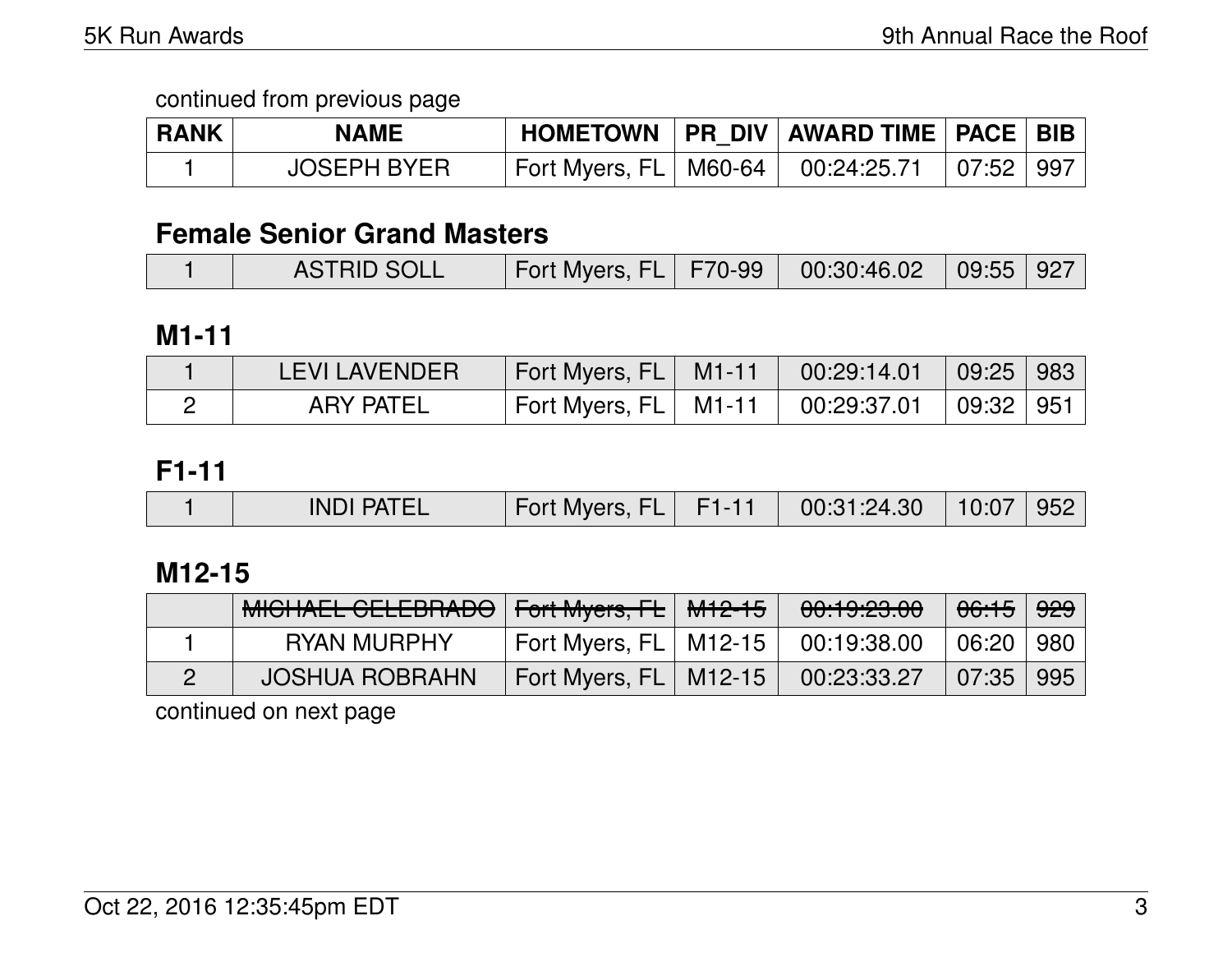| <b>RANK</b> | <b>NAME</b>         |                                       | HOMETOWN   PR DIV   AWARD TIME   PACE   BIB |                           |  |
|-------------|---------------------|---------------------------------------|---------------------------------------------|---------------------------|--|
|             | <b>OWEN MAXWELL</b> | Fort Myers, FL   M12-15   00:31:56.92 |                                             | $\vert$ 10:17 $\vert$ 959 |  |

# **F12-15**

| CADOLINIE MACIZENIZIE<br><b>UAINULINE MAUNENAIE</b> | <del>Fort Myers, FL</del> F <del>12-15</del> | 00:19:33.00 | <del>06:18</del>   <del>973</del> |  |
|-----------------------------------------------------|----------------------------------------------|-------------|-----------------------------------|--|
| <b>JENNIFER VIGNESS</b>                             | Fort Myers, $FL$   F12-15                    | 00:26:22.13 | 08:30   971                       |  |
| <b>EMILY RODRIGUEZ</b>                              | Fort Myers, FL   F12-15                      | 00:29:36.93 | 09:32   949                       |  |

### **M16-19**

|  | <b>JONATHAN LEE</b> | Fort Myers, FL   M16-19   00:19:44.00   06:22   938 |  |  |  |  |
|--|---------------------|-----------------------------------------------------|--|--|--|--|
|--|---------------------|-----------------------------------------------------|--|--|--|--|

## **M25-29**

| <b>MARCUS MANTICA</b>                                                      | Cape Coral, FL   M25-29 | 00:26:06.29          | $\mid$ 08:25 $\mid$ 999 $\mid$    |  |
|----------------------------------------------------------------------------|-------------------------|----------------------|-----------------------------------|--|
| <b>MICHAEL WILLIAMS</b>                                                    | Labelle, FL             | M25-29   00:30:33.31 | $\vert$ 09:51 $\vert$ 956 $\vert$ |  |
| WERNER VAN DER HEYDE   Cape Coral, FL   M25-29   00:35:37.17   11:28   932 |                         |                      |                                   |  |

# **F25-29**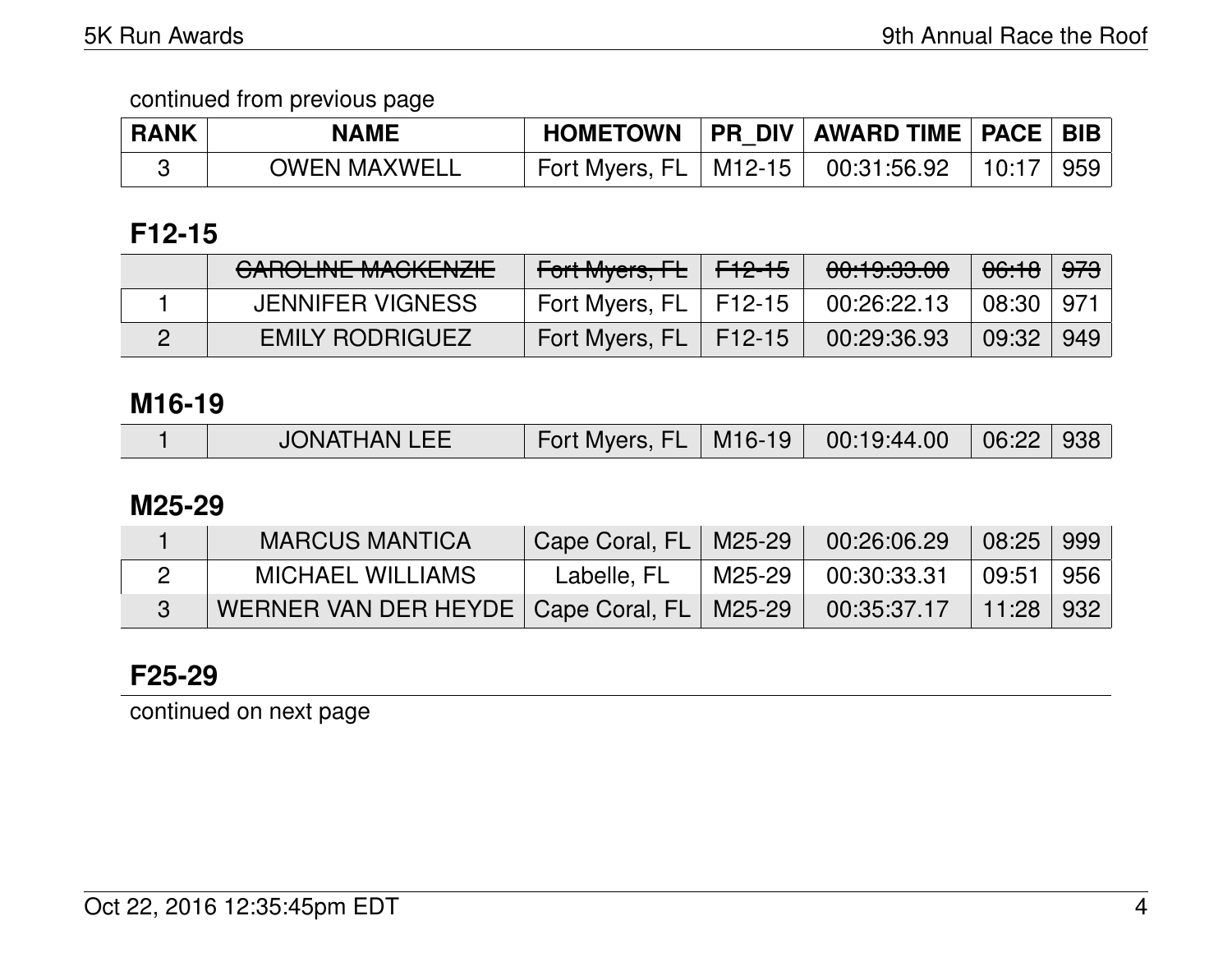| <b>RANK</b> | <b>NAME</b>          | <b>HOMETOWN</b> |                     | <b>PR DIV   AWARD TIME   PACE   BIB  </b> |                               |     |
|-------------|----------------------|-----------------|---------------------|-------------------------------------------|-------------------------------|-----|
|             | <b>MELISSA PATEL</b> | Mansfield, OH   | F <sub>25</sub> -29 | 00:34:19.74                               | $\parallel$ 11:03 $\parallel$ | 987 |
|             | <b>AUBREY TINER</b>  | Alva, FL        | F <sub>25</sub> -29 | 00:36:50.65                               | 11:52                         | 946 |

# **F30-34**

| COREY VOISELLE   Lehigh Acres, FL   F30-34 |                                                     |                                                                                        |  |
|--------------------------------------------|-----------------------------------------------------|----------------------------------------------------------------------------------------|--|
| CODI PORTER                                | Fort Myers, FL   F30-34   00:31:31.27   10:09   925 |                                                                                        |  |
| <b>MAIZA GOULART</b>                       | Lehigh Acres, FL   F30-34                           | $\begin{array}{ c c c c c c c c } \hline 00.36.42.04 & 11.49 & 920 \hline \end{array}$ |  |

# **F35-39**

| AMBER MAZZOLA     | Fort Myers, FL            | F35-39 | $\begin{array}{ c c c c c c c c } \hline 00:24:08.90 & 07:47 & 923 \hline \end{array}$ |                 |  |
|-------------------|---------------------------|--------|----------------------------------------------------------------------------------------|-----------------|--|
| JULIANA SMITH     | Fort Myers, $FL$   F35-39 |        |                                                                                        | ∣ 09:34 ∣ 926 ∣ |  |
| <b>BETH MARTZ</b> | Fort Myers, FL            | F35-39 | 00:31:33.60                                                                            | 10:10 903       |  |

# **M40-44**

| MARSHALL SHEDIO   Fort Myers, FL   M40-44   00:27:17.84   08:48   988 | BRIAN TASCHNER   Fort Myers, FL   M40-44   00:22:47.66   07:21   943 |  |  |  |
|-----------------------------------------------------------------------|----------------------------------------------------------------------|--|--|--|
|                                                                       |                                                                      |  |  |  |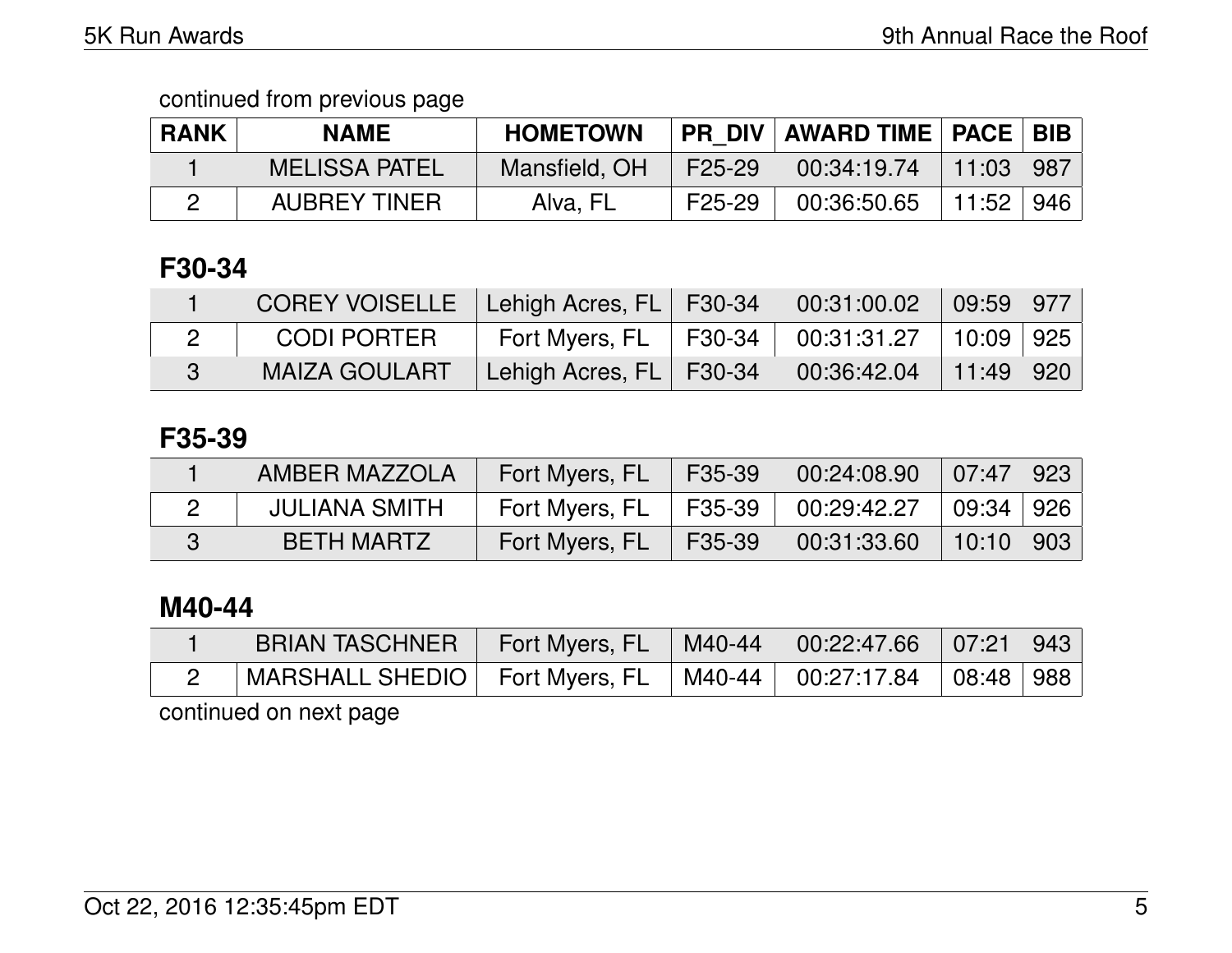| <b>RANK</b> | <b>NAME</b>        | <b>HOMETOWN</b> |          | <b>PR DIV   AWARD TIME   PACE   BIB</b> |           |  |
|-------------|--------------------|-----------------|----------|-----------------------------------------|-----------|--|
|             | <b>NIRAV PATEL</b> | Fort Myers, FL  | $M40-44$ | 00:31:28.30                             | 10:08 953 |  |

## **F40-44**

| YADIRA TEDESCO            | Fort Myers, FL | F40-44 | 00:27:50.91 | 08:58 928 |     |
|---------------------------|----------------|--------|-------------|-----------|-----|
| <b>HEATHER CAMPBELL</b>   | Cape Coral, FL | F40-44 | 00:27:54.65 | 09:00 960 |     |
| <b>CASSANDRA NOCIFORA</b> | Naples, FL     | F40-44 | 00:29:32.98 | 09:31     | 906 |

## **M45-49**

| <b>ANDY BEILE</b>      | Fredersdorf, Germany   M45-49 |          | 00:20:20.62 | $06:33$   919 |            |
|------------------------|-------------------------------|----------|-------------|---------------|------------|
| DR. JEFF SPIRO         | Fort Myers, FL                | M45-49 I | 00:28:46.25 | 09:16 912     |            |
| <b>LOUIS CHIAPPETA</b> | Cape Coral, FL                | M45-49   | 00:29:23.50 | 09:28         | $\mid$ 994 |

# **F45-49**

| <b>LAURA SPIRO</b> | Fort Myers, FL | F45-49 | 00:37:08.25 | 11:58 911 |     |
|--------------------|----------------|--------|-------------|-----------|-----|
| <b>TRACI TINER</b> | Alva, FL       | F45-49 | 00:37:18.98 | $+12:01$  | 940 |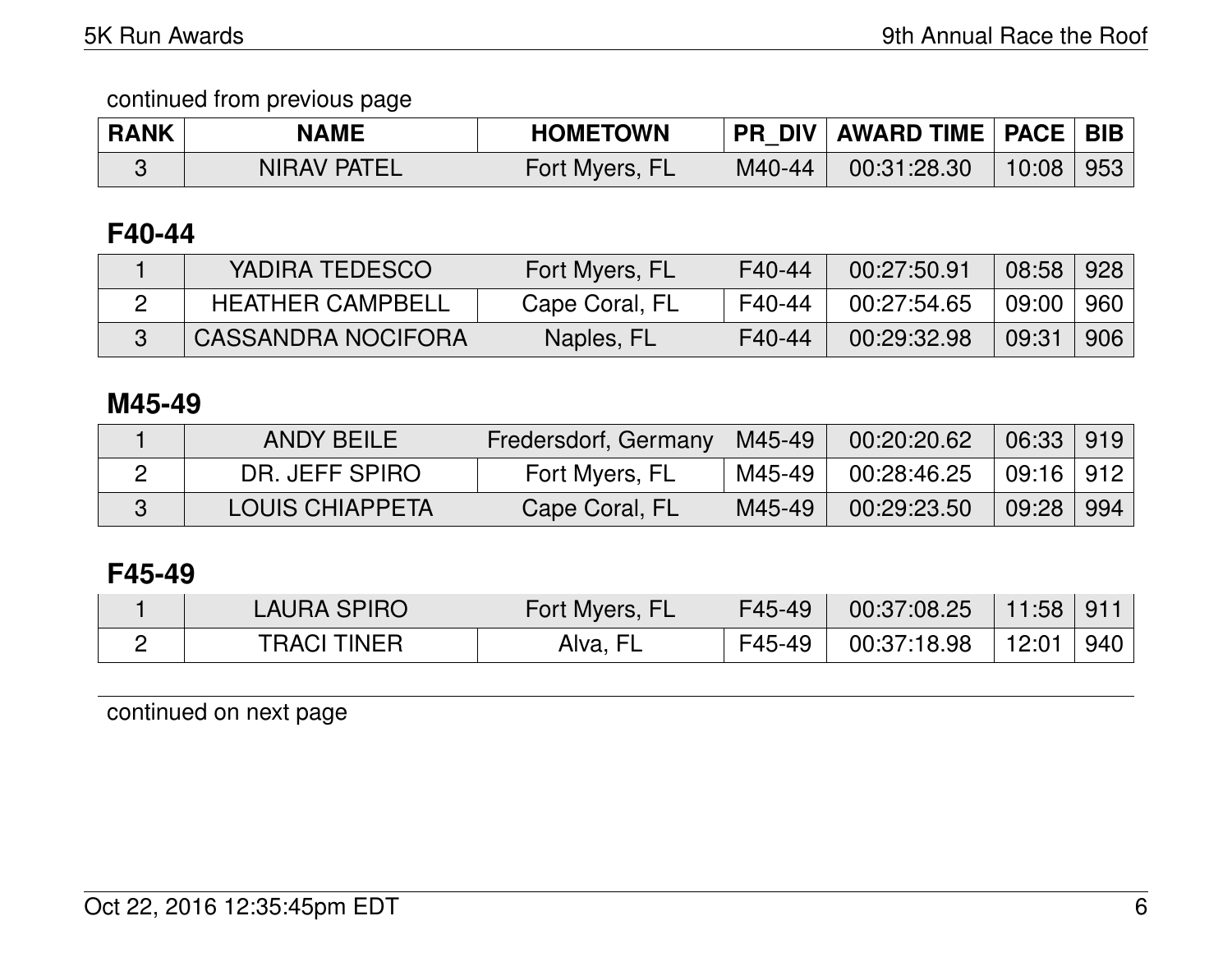| <b>RANK</b>   | <b>NAME</b>           | <b>HOMETOWN</b> | <b>PR DIV</b> | AWARD TIME   PACE   BIB |       |     |
|---------------|-----------------------|-----------------|---------------|-------------------------|-------|-----|
| M50-54        |                       |                 |               |                         |       |     |
|               | <b>JOHN HARRIS</b>    | Fort Myers, FL  | M50-54        | 00:22:36.92             | 07:17 | 996 |
| $\mathcal{P}$ | <b>GREGORY ADKINS</b> | Fort Myers, FL  | M50-54        | 00:23:02.73             | 07:26 | 962 |
| 3             | <b>NUEL CELEBRADO</b> | Fort Myers, FL  | M50-54        | 00:27:24.73             | 08:50 | 984 |

# **F50-54**

| <b>DETILMOODE</b><br><b>DETITIVIOURE</b> | Fort Myers, FL | <del>F50-54</del> | 00:26:46.04 | <del>08:37</del> | $\frac{972}{5}$ |
|------------------------------------------|----------------|-------------------|-------------|------------------|-----------------|
| LINDA SETHARES-CARUSO                    | Cape Coral, FL | F50-54            | 00:28:14.16 | 09:06   948      |                 |
| KIM NIRENBERG                            | Fort Myers, FL | F50-54            | 00:36:53.95 | $-11:53$         | ∣939            |

## **M55-59**

| PAUL GIANNOBILE         | Minnetonka, MN | <b>M55-59</b> | 00:20:10.24 | <del>06:30</del> | <del>976</del> |
|-------------------------|----------------|---------------|-------------|------------------|----------------|
| <b>GORDON GARCIA</b>    | Cape Coral, FL | M55-59        | 00:26:19.78 | 08:29            | 922            |
| <b>JED DAVIS</b>        | Hermitage, PA  | M55-59        | 00:27:25.51 | 08:50            | 989            |
| <b>PATRICK ESPOSITO</b> | Fort Myers, FL | M55-59        | 00:27:56.82 | 09:00            | 974            |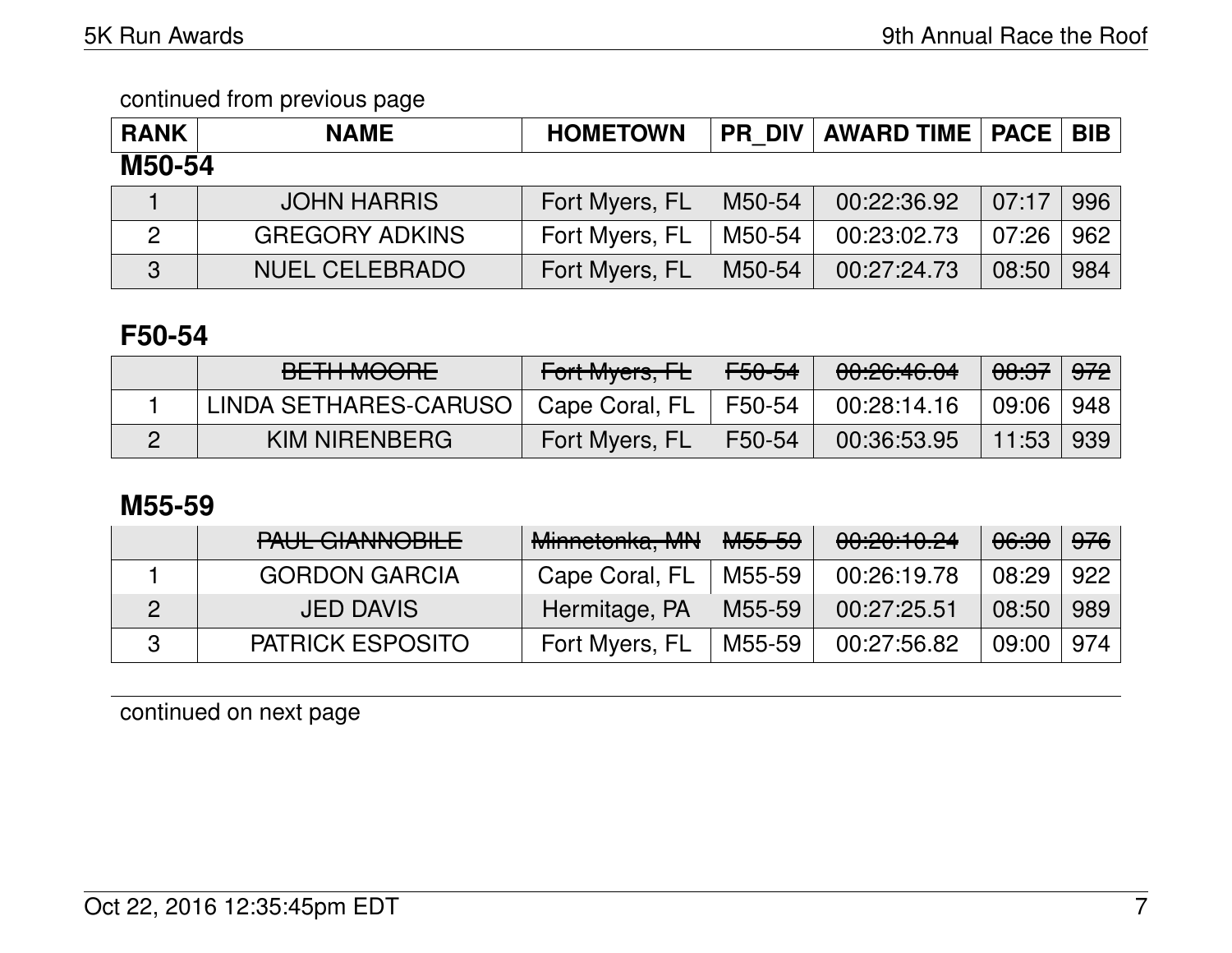| <b>RANK</b>    | <b>NAME</b>                                         | <b>HOMETOWN</b>  | <b>PR DIV</b>     | <b>AWARD TIME   PACE</b>        |                  | <b>BIB</b> |  |
|----------------|-----------------------------------------------------|------------------|-------------------|---------------------------------|------------------|------------|--|
| F55-59         |                                                     |                  |                   |                                 |                  |            |  |
|                | <u>IVAINI DAVIIDOONI</u><br><b>LITNIY DAVIDOOIY</b> | Labelle, FL      | <del>F55-59</del> | 0.0055000<br><u>UU.CU.JU.UU</u> | <del>08:39</del> | 910        |  |
|                | <b>FRANCINE GOLDEN</b>                              | Lehigh Acres, FL | F55-59            | 00:29:48.29                     | 09:36            | 900        |  |
| $\overline{2}$ | <b>SANDY TAYLOR</b>                                 | Alva, FL         | F55-59            | 00:29:57.34                     | 09:39            | 975        |  |
| 3              | MARIETJIE VAN DER HEYDE                             | Cape Coral, FL   | F55-59            | 00:35:36.96                     | 11:28            | 933        |  |

# **M60-64**

|   | <b>JERRY ORANGE</b>                             | Fort Myers, FL   | M60-64            | 00:20:00.17            | 06:29            | <del>945</del> |
|---|-------------------------------------------------|------------------|-------------------|------------------------|------------------|----------------|
|   | <u>IAAFNII DVFD</u><br><del>JUJLITTI DTEN</del> | Fort Myers, FL   | <del>M60-64</del> | <del>00:24:25.71</del> | <del>07:52</del> | <del>997</del> |
|   | <b>ED QUILTER</b>                               | Cape Coral, FL   | M60-64            | 00:26:41.58            | 08:36            | 993            |
|   | <b>KEVIN HITZEMAN</b>                           | Lowell, IN       | M60-64            | 00:34:07.50            | 11:00            | 986            |
| 3 | <b>THOMAS LIGHTNER</b>                          | Lehigh Acres, FL | M60-64            | 00:34:16.78            | 11:03            | 992            |

# **F60-64**

| ELIZABETH HART         | Fort Myers, FL F60-64                 | $\begin{array}{cc} 00:32:47.46 \end{array}$ | │ 10:34 │ 981 │ |  |
|------------------------|---------------------------------------|---------------------------------------------|-----------------|--|
| <b>SHERRY LAVENDER</b> | Fort Myers, FL   F60-64   00:36:45.04 |                                             | │ 11:50 │ 985 │ |  |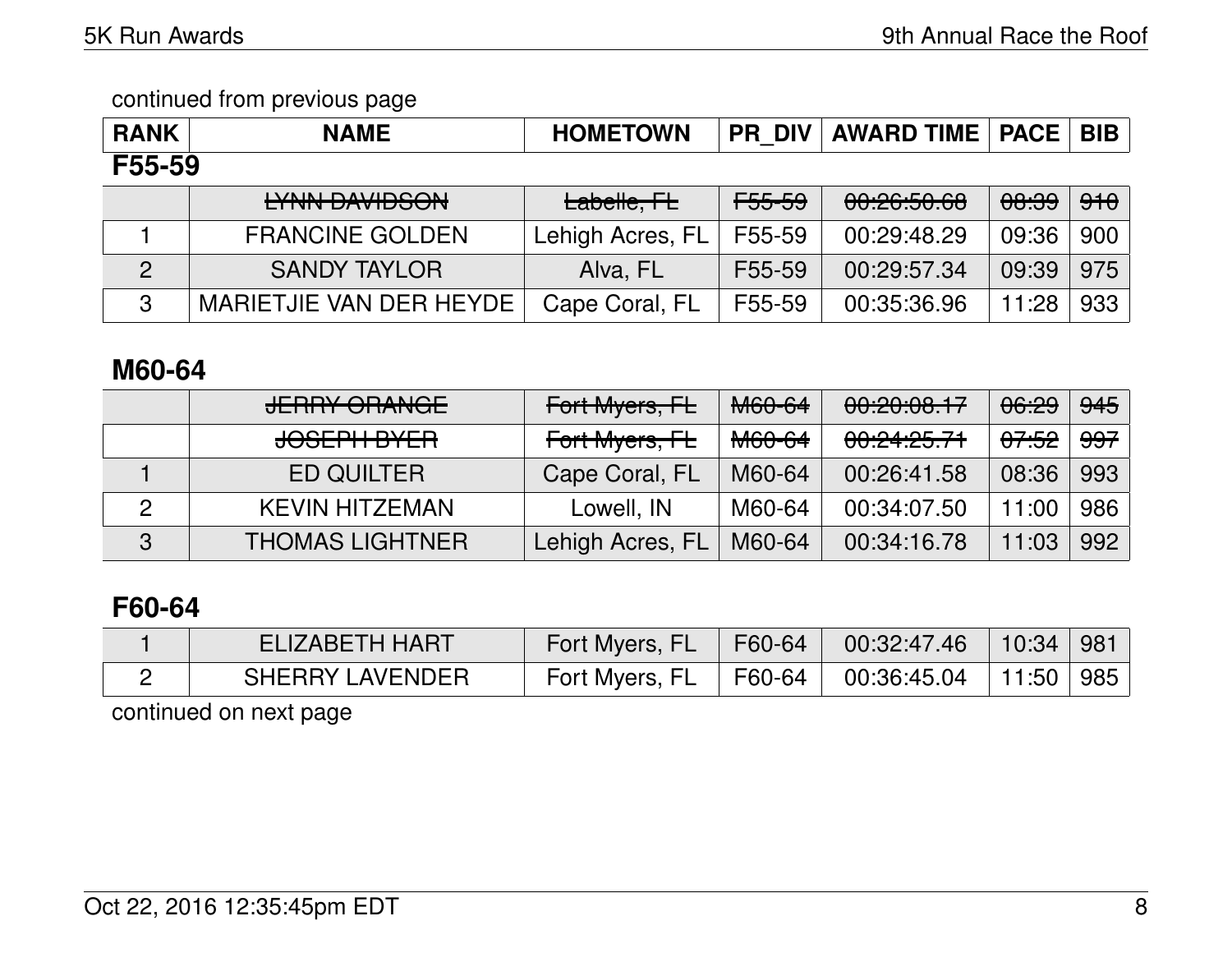| <b>RANK</b> | <b>NAME</b>            | <b>HOMETOWN</b> |        | <b>PR DIV AWARD TIME   PACE   BIB  </b> |  |
|-------------|------------------------|-----------------|--------|-----------------------------------------|--|
|             | <b>TEDDY RODENFELS</b> | Fort Myers, FL  | F60-64 | 00:47:54.53 ∣15:26 ∣916 ∣               |  |

### **M65-69**

| <b>BILL MORTON</b> | Fort Myers, FL | $\mid$ M65-69 $\mid$ | $\begin{array}{ c c c c c }\ \hline \text{00:27:52.58} & \text{08:59} & \text{907} \end{array}$ |  |
|--------------------|----------------|----------------------|-------------------------------------------------------------------------------------------------|--|

## **F65-69**

| <b>NANCY BERDAN</b>  | Fort Myers, FL                | F65-69 | 00:37:58.13 | 12:14   904 |     |
|----------------------|-------------------------------|--------|-------------|-------------|-----|
| <b>TERI TRIANI</b>   | North Fort Myers, FL   F65-69 |        | 00:39:09.47 | 12:37       | 968 |
| <b>MARY COSTELLO</b> | Naples, FL                    | F65-69 | 00:44:51.82 | 14:27'      | 908 |

# **M70-99**

| <b>MAL MILLER</b>     | Fort Myers, FL                | M70-99   | 00:28:30.75 | 09:11       | $\mid$ 941 $\mid$ |
|-----------------------|-------------------------------|----------|-------------|-------------|-------------------|
| MICHAEL VITALE        | Fort Myers, FL                | M70-99 l | 00:30:00.95 | 09:40   918 |                   |
| <b>BRUCE HILDRETH</b> | North Fort Myers, FL   M70-99 |          | 00:33:29.19 | 10:47   970 |                   |

# **F70-99**